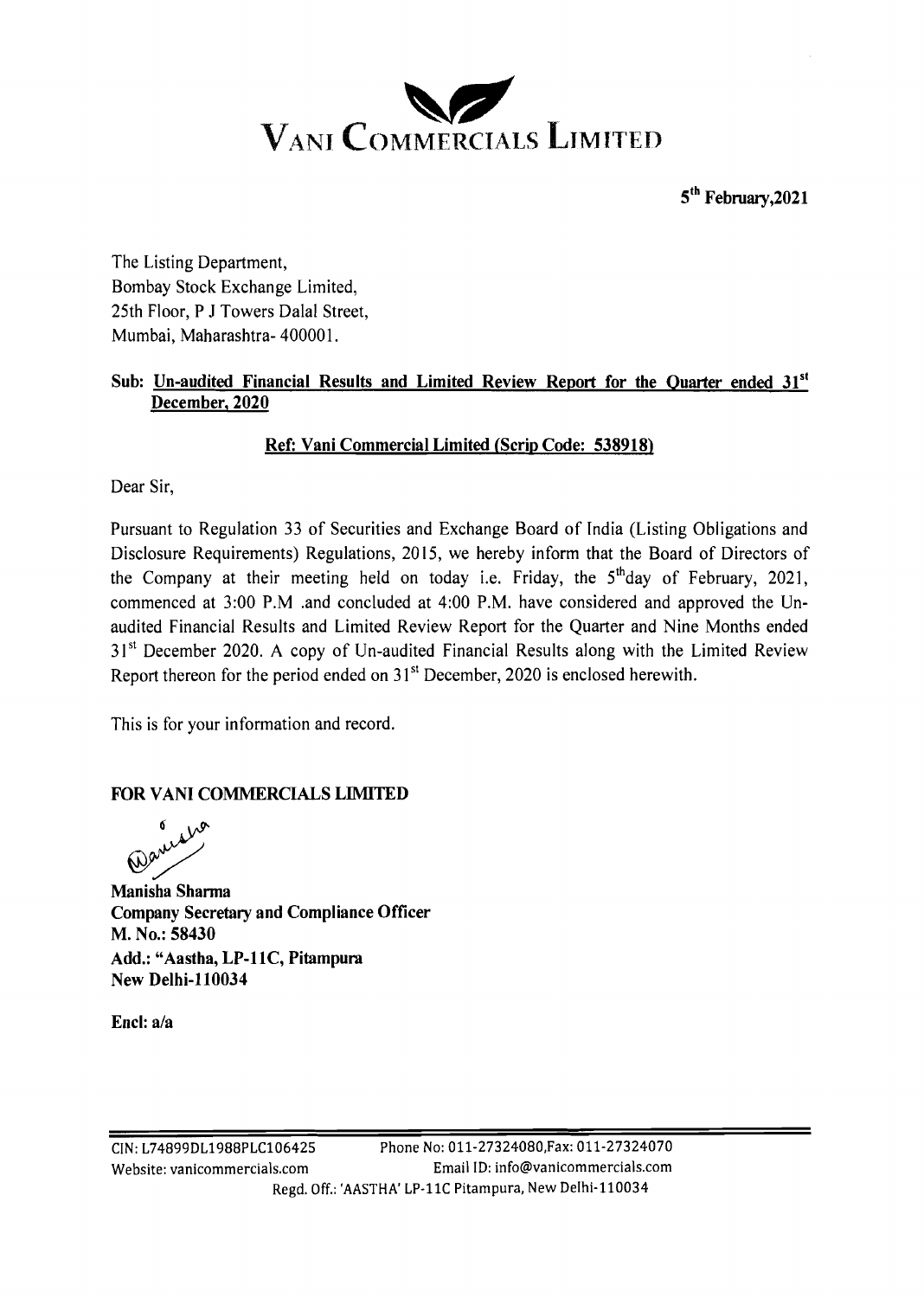

# MKRJ AND COMPANY

**CHARTERED ACCOUNTANTS** 

T1, 3rd Floor, Pankaj Arcade, Plot No. 16, Sector -5, Dwarka, New Delhi - 110075 Mobile: +91 9818478173, 7976035244 Email: mukesh.jain@mkrj.in; ajay.gupta@mkrj.in

Independent Auditor's Review Report on the Unaudited Standalone Financial Results for the quarter ended December 31, 2020 and year to date from April 01, 2020 to December 31, 2020 results of the Company Pursuant to the Regulation 33 of the SEBI (Listing Obligations and Disclosure Requirements) Regulations. 2015, as amended

### **Review Report to The Board of Directors VANI COMMERCIALS LIMITED**

- $\mathbf{1}$ . We have reviewed the accompanying Statement of Standalone Unaudited Financial Results of VANI **COMMERCIALS LIMITED** ("the Company"), for the quarter and nine months ended December 31, 2020 ("the Statement") attached herewith, being submitted by the Company pursuant to the requirements of Regulation 33 of the SEBI (Listing Obligations and Disclosure Requirements) Regulations, 2015 ('the Regulation'), as amended (the "Listing Regulations").
- 2. This Statement, which is the responsibility of the Company's Management and approved by the Company's Board of Directors, has been prepared in accordance with the recognition and measurement principles laid down in the Indian Accounting Standard 34 "Interim Financial Reporting" ("Ind AS 34"), prescribed under Section 133 of the Companies Act, 2013 read with relevant rules issued thereunder and other accounting principles generally accepted in India. Our responsibility is to express a conclusion on the Statement based on our review.
- 3. We conducted our review of the Statement in accordance with the Standard on Review Engagements (SRE) 2410 'Review of Interim Financial Information Performed by the Independent Auditor of the Entity', issued by the Institute of Chartered Accountants of India (ICAI). A review of interim financial information consists of making inquiries, primarily of the Company's personnel responsible for financial and accounting matters, and applying analytical and other review procedures. A review is substantially less in scope than an audit conducted in accordance with Standards on Auditing specified under section 143(10) of the Companies Act, 2013 and consequently does not enable us to obtain assurance that we would become aware of all significant matters that might be identified in an audit. Accordingly, we do not express an audit opinion.
- $\overline{4}$ . Based on our review conducted as stated in paragraph 3 above, nothing has come to our attention that causes us to beheve that the accompanying Statement, prepared in accordance with the recognition and measurement principles laid down in the aforesaid Indian Accounting Standard and other accounting principles generally accepted in India, has not disclosed the information required to be disclosed in terms of Regulation 33 of the SEBI (Listing Obligations and Disclosure Requirements) Regulations, 2015, as amended, including the manner in which it is to be disclosed, or that it contains any material misstatement.

For MKRJ & Co. Chartered Aceountants Firm Registration No. 1630311N ARN-03011N M.NO. 073972 tkesh Kumar∕Jain -Partner Membership No. 073972 **UDIN: 21073972AAAAAAL8420** 

New Delhi, February 05, 2021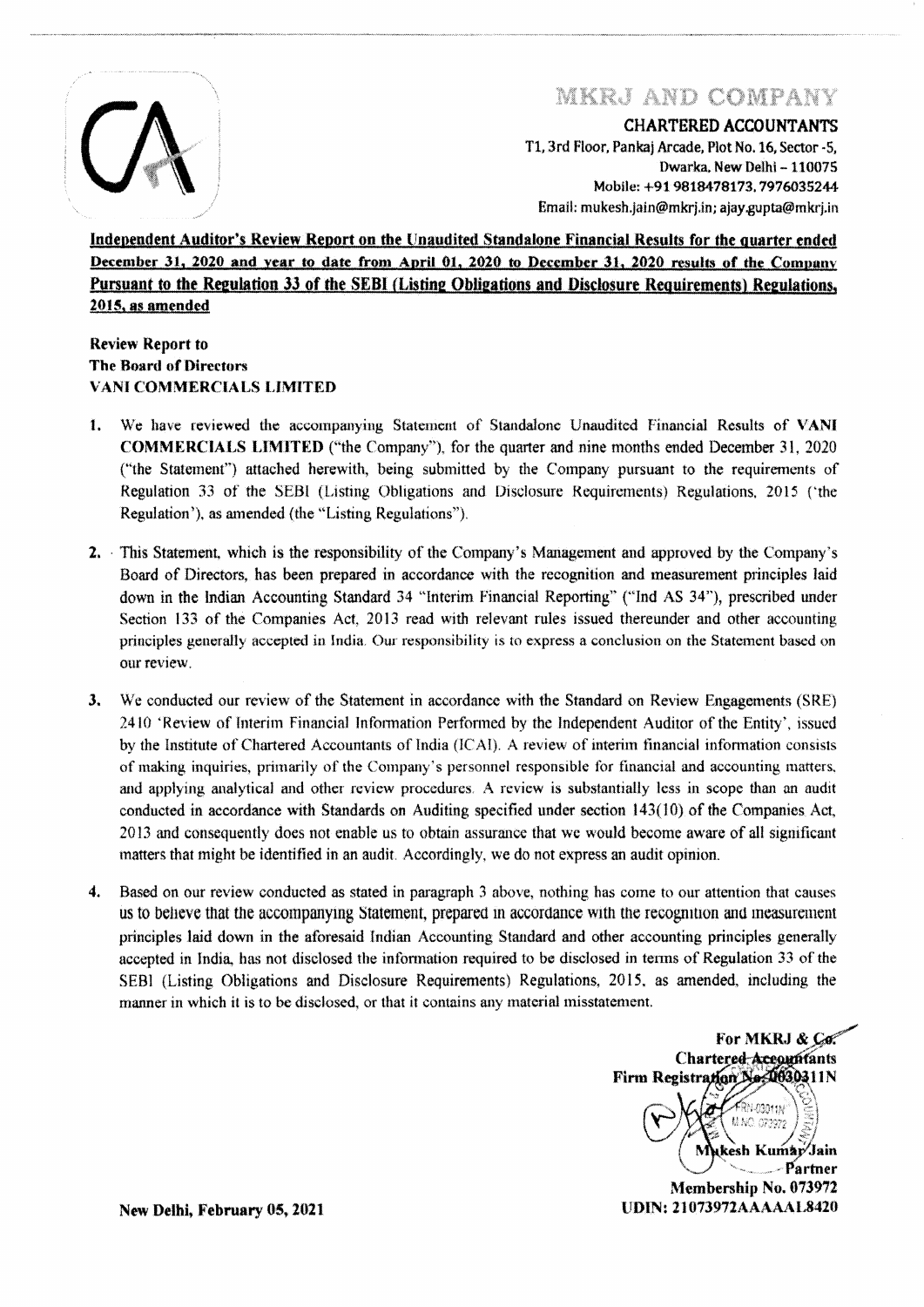#### VANI COMMERCIALS LIMITED Regd. office: 'AASTHA' LP-11C, Pitampura, New Delhi - 110034 CIN: L74899DL1988PLC106425

### STATEMENT OF UNAUDITED STANDALONE FINANCIAL RESULTS FOR THE QUARTER AND NINE MONTHS ENDED 31ST DECEMBER, 2020

|                         |                                                                                         |  | Quarter ended on |             |             | Nine Months ended on |             | Year ended     |
|-------------------------|-----------------------------------------------------------------------------------------|--|------------------|-------------|-------------|----------------------|-------------|----------------|
| Sr.                     | Particular<br>No.                                                                       |  | 31/12/2020       | 30/09/2020  | 31/12/2019  | 31/12/2020           | 31/12/2019  | 31.03.2020     |
|                         |                                                                                         |  | Unaudited        | Unaudited   | Unaudited   | <b>Unaudited</b>     | Unaudited   | <b>Audited</b> |
|                         | <b>Income From Operations</b>                                                           |  |                  |             |             |                      |             |                |
|                         | Revenue From Operations<br>i)                                                           |  | 1686206.00       | 1480599.00  | 1416518.00  | 4511735.00           | 2806661.00  | 5434450.00     |
|                         | ii)<br>Other Operating Income                                                           |  | 0.00             | 0.00        | 0.00        | 0.00                 | 0.00        | 0.00           |
| $\overline{2}$          | <b>Other Income</b>                                                                     |  | 1000.00          | 0.00        | 47723.00    | 1047.00              | 49203.00    | 165838.00      |
| $\overline{\mathbf{3}}$ | Total Income (1+2)                                                                      |  | 1687206.00       | 1480599.00  | 1464241.00  | 4512782.00           | 2855864.00  | 5600288.00     |
| 4                       | <b>Expenses</b>                                                                         |  |                  |             |             |                      |             |                |
|                         | Cost of materials consumed<br>(a)                                                       |  | 0.00             | 0.00        | 0.00        | 0.00                 | 0.00        | 0.00           |
|                         | Purchase of stock-in-trade<br>(b)                                                       |  | 0.00             | 0.00        | 0.00        | 0.00                 | 0.00        | 0.00           |
|                         | Changes in inventories of finished goods,<br>(c)<br>work-in-progress and stock-in-trade |  | 0.00             | 0.00        | 0.00        | 0.00                 | 0.00        | 0.00           |
|                         | Employee benefits expense<br>(d)                                                        |  | 294650.00        | 332540.00   | 502575.00   | 935730.00            | 1060245.00  | 2192393.00     |
|                         | Finance cost<br>(e)                                                                     |  | 818396.00        | 728212.00   | 1003.00     | 2166177.00           | 1652.00     | 2596.00        |
|                         | Depreciation and amortisation expense<br>(f)                                            |  | 0.00             | 0.00        | 0.00        | 0.00                 | 0.00        | 4449.00        |
|                         | Other expenses<br>(g)                                                                   |  | 418477.00        | 265668.00   | 903234.00   | 977613.00            | 1676347.00  | 3153022.00     |
|                         | <b>Total expenses</b>                                                                   |  | 1531523.00       | 1326420.00  | 1406812.00  | 4079520.00           | 2738244.00  | 5352460.00     |
| 5                       | Profit/(Loss) before exceptional items and<br>$\arctan(3-4)$                            |  | 155683.00        | 154179.00   | 57429.00    | 433262.00            | 117620.00   | 247828.00      |
| 6                       | <b>Exceptional Items</b>                                                                |  | 0.00             | 0.00        | 0.00        | 0.00                 | 0.00        | 0.00           |
| 7                       | Profit before tax (5-6)                                                                 |  | 155683.00        | 154179.00   | 57429.00    | 433262.00            | 117620.00   | 247828.00      |
| 8                       | <b>Tax Expenses:</b>                                                                    |  | 0.00             | 0.00        | 0.00        | 0.00                 |             | 212985.00      |
|                         | <b>Current Tax</b><br>a)                                                                |  | 0.00             | 0.00        | 0.00        | 0.00                 | 0.00        | 63866.00       |
|                         | <b>Deferred Tax</b><br>$\mathbf{b}$                                                     |  | 0.00             | 0.00        | 0.00        | 0.00                 | 0.00        | 1061.00        |
|                         | Provision for standard assets of<br>c)<br><b>NBFCs</b>                                  |  | 0.00             | 0.00        | 0.00        | 0.00                 | 0.00        | 148058.00      |
| 9                       | Profit / (Loss) for the period (7-8)                                                    |  | 155683.00        | 154179.00   | 57429.00    | 433262.00            | 117620.00   | 34843.00       |
| 10                      | Other comprehensive Income (OCI)                                                        |  | 0.00             | 0.00        | 0.00        | 0.00                 | 0.00        | 0.00           |
|                         | Item that will not be reclasified to<br>a)<br>profit or loss (net of tax)               |  | 0.00             | 0.00        | 0.00        | 0.00                 | 0.00        | 0.00           |
|                         | Item that will be reclasified to profit<br>$b$<br>or loss (net of tax)                  |  | 0.00             | 0.00        | 0.00        | 0.00                 | 0.00        | 0.00           |
| 11                      | Total Comprehensive income for the period<br>$(9+10)$                                   |  | 155683.00        | 154179.00   | 57429.00    | 433262.00            | 117620.00   | 34843.00       |
| 12                      | Paid-up equity share capital                                                            |  | 41198000.00      | 41198000.00 | 41198000.00 | 41198000.00          | 41198000.00 | 41198000.00    |